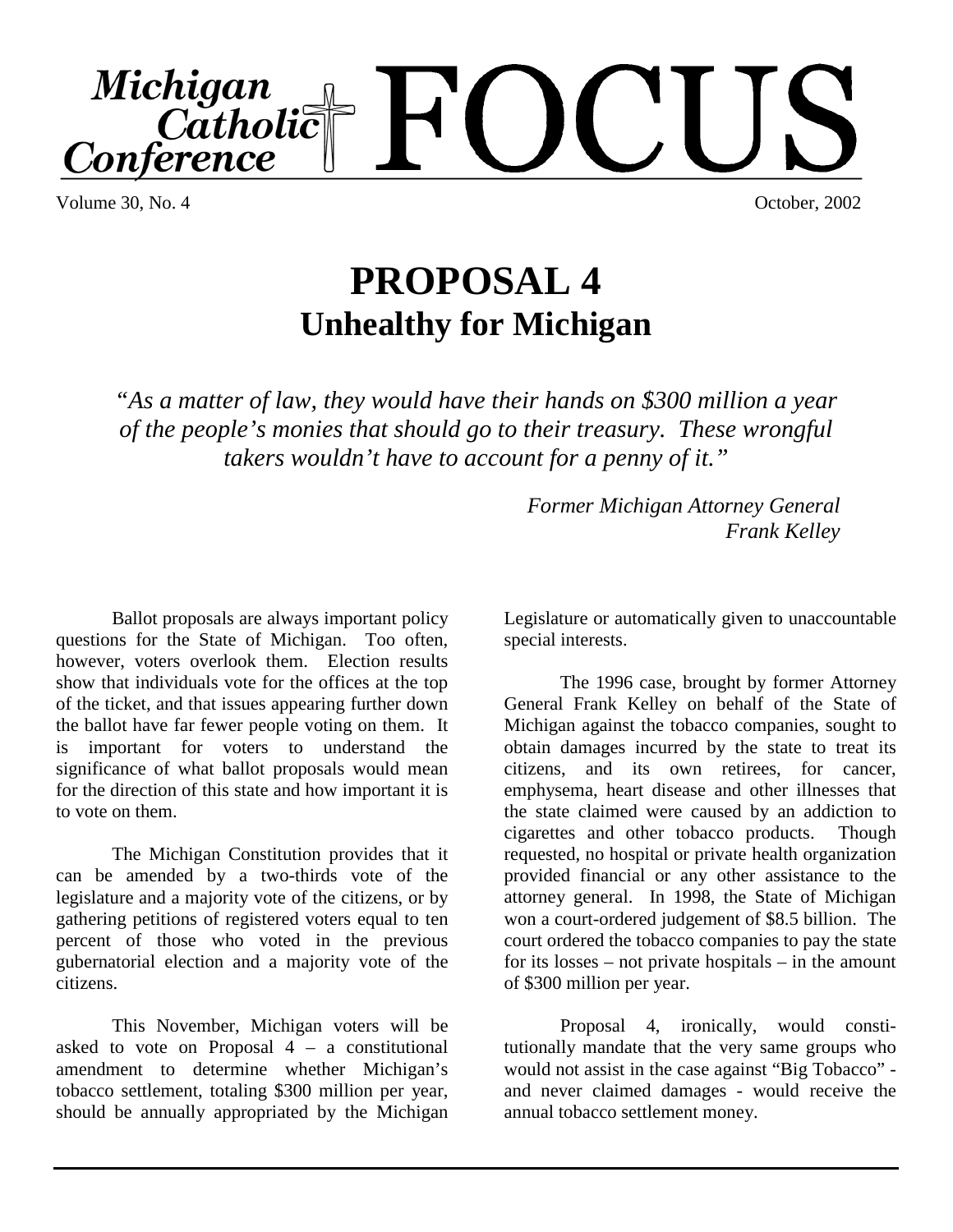### **What is Proposal 4**

In 1999 the Michigan Legislature debated and decided to spend much of the settlement money for college scholarship awards, the Elder-Prescription Drug Assistance program which subsidizes the drug expenses of low income seniors, and the Life Sciences Corridor to promote biological and other health focused scientific research.

#### **A BRIEF HISTORY**

- *The Michigan Health and Hospital Association paid for a petition drive for a proposed constitutional amendment to divert Michigan's annual tobacco settlement away from programs established by the legislature to be placed on the November 5, 2002, ballot.*
- *People Protecting Kids and the Constitution was formed as a broadbased statewide coalition to defeat the hospital association's constitutional amendment. Among the more than thirty organizations involved are: Michigan Catholic Conference, Michigan Association of Non-Public Schools, Michigan Education Association, Michigan Federation of Teachers, Michigan Association of School Administrators, Michigan Community College Association, Presidents Council, State Universities of Michigan, Association of Independent Colleges and Universities of Michigan, Small Business Association of Michigan, Michigan Manufacturers Association, Grand Rapids Chamber of Commerce, Michigan Association of Counties, Michigan Area Agencies on Aging, Michigan Association of Community Mental Health Boards, Healthy Michigan Foundation, Health Care Association of Michigan, Detroit Medical Center and Van Andel Institute.*
- *People Protecting Kids and the Constitution challenged the placement of this proposal on the ballot based on the numerous changes to the Michigan Constitution, which were not mentioned in the petition, thus believing that individuals were misled when signing them. The Michigan Supreme Court ruled that the proposed constitutional amendment be placed on the ballot. The State Board of Canvassers then designated this as Proposal 4 and approved the language that will appear on the ballot.*

The Michigan Merit Award Scholarship provides a merit-based program for high school seniors to reward student achievement and to make post-secondary education more affordable. Seventy-five percent of the annual tobacco settlement is set aside for the scholarship program. The scholarship is available to all students (including public school, public school academy, nonpublic school, and home schooled students) who meet all eligibility requirements. This scholarship program has assisted almost 150,000 students since 2000 in attending traditional 2 and 4 year colleges and universities as well as a variety of vocational, technical and apprenticeship programs. At this time, 250,000 students are progressing toward obtaining the scholarship. The Merit Scholarship program itself is viewed as one of the most significant education reforms of the last decade.

Proposal 4 would constitutionally mandate that ninety percent of the annual tobacco settlement be diverted from the purposes established by the legislature and automatically be given each year to hospitals, nursing homes, two private non-profit corporations and an array of other health related programs. Thus the Michigan Merit Award Scholarship will lose all funding and will cease to operate. The Elder-Prescription Drug Assistance program will be significantly cut. The research of the Michigan Life Sciences Corridor will be significantly hindered or cease all together.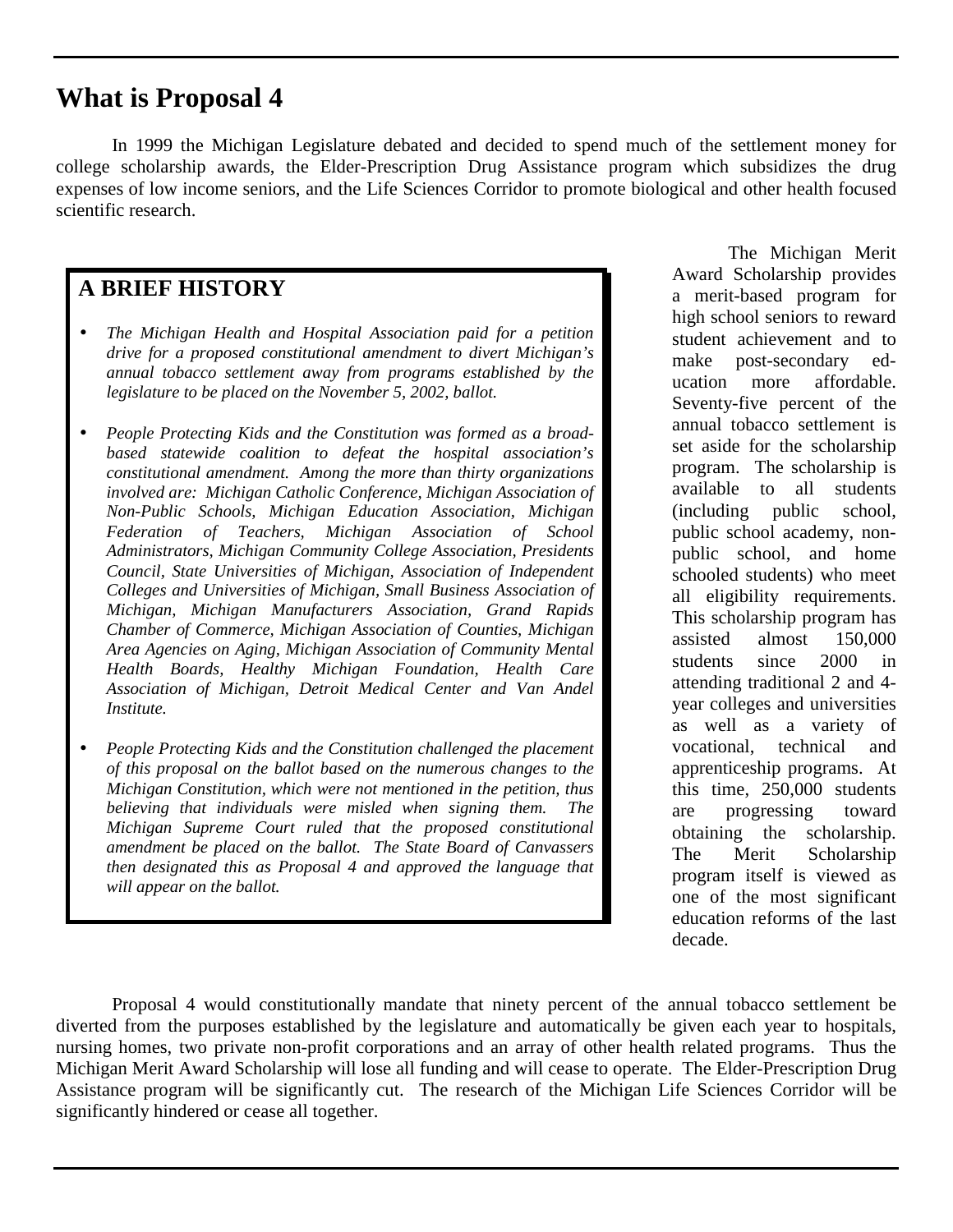Proposal 4 would remove all legislative discretion; any alteration to the mandated appropriations would have to be approved by voters in a new Constitutional amendment. Thus regardless of whether or not a program is effective, the legislature will be unable to change or eliminate programs mandated by this proposal. In addition, two non-profit organizations outlined in the proposal will be exempt from Michigan's Freedom of Information Act and Open Meetings Act. The initiative would require the money to be spent as follows:

- ! *28 percent to nonprofit hospitals*
- ! *15 percent to a "Tobacco-Free Futures Fund," a non-profit organization the details of which have not been established*
- ! *13 percent to the EPIC prescription drug program for low-income seniors*
- ! *13 percent to licensed nursing homes*
- ! *13 percent to subsidize private and university health research, 15 percent of which must be tobacco related*
- ! *2 percent to licensed hospices*
- ! *2 percent to the Council of Michigan Foundations*
- ! *1 percent to a "Healthy Michigan Foundation," a non-profit organization the details of which have not been established*
- ! *1 percent to nurse practitioners who deal mainly with Medicaid cases*
- ! *1 percent to school health clinics*
- ! *1 percent to a nurse's scholarship program*
- ! *10 percent to the state general fund*

These amounts would be in addition to any existing funding for the various programs. The constitutional amendment is drafted in such a way as to prohibit using the mandated appropriations as a substitute for any existing spending. Proposal 4 also mandates that when state spending increases for other government programs, health programs receive a similar percentage increase.

According to the House Fiscal Agency, the additional spending on health programs required by Proposal 4 would require that the state cut \$216 million from other programs. This will require cuts in human services, education and public safety.

## **The Problems of Proposal 4**

Proposal 4's complex 1,354 words pose significant public policy concerns including:

- It will end the Michigan Merit Award Scholarship Program.
- It will require a minimum \$216 million cut in the state budget for programs in human services, education and public safety.
- It will send a message to every special interest group to attempt to guarantee money for itself in the State Constitution.
- It will set a bad precedent of placing specific spending percentages into the State Constitution.
- It will tie the hands of legislators with regard to the appropriations process.
- It will, for the first time in Michigan history, constitutionally mandate private organizations receive state appropriations.
- It will appropriate money to organizations exempt from the Michigan Freedom of Information Act and Open Meetings Act without any oversight of how this money is actually used.
- The Constitution could become merely an instrument for harnessing the coercive power of the state to transfer taxpayer dollars to clever special interests.